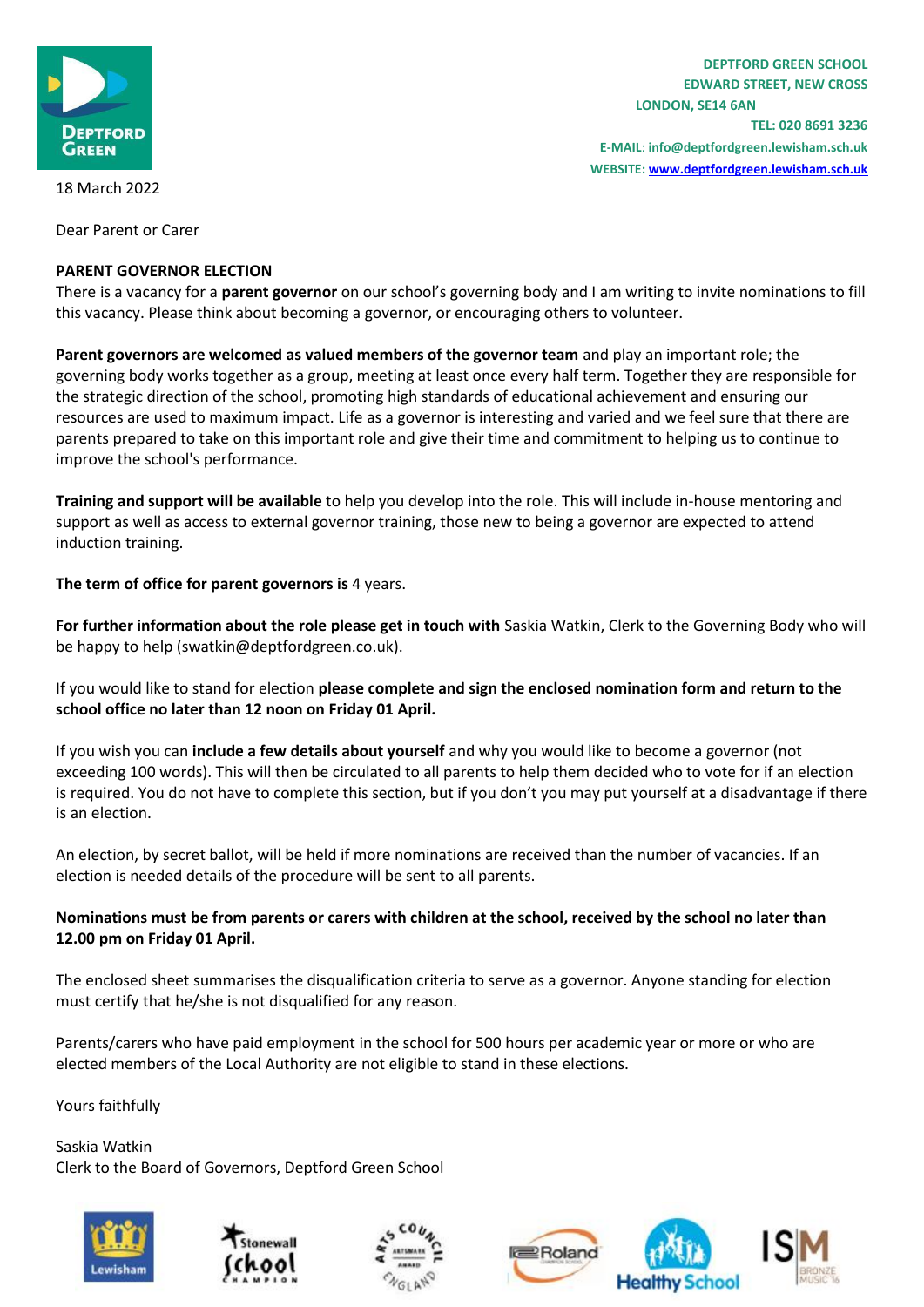

**TEL: 020 8691 3236 E-MAIL**: **info@deptfordgreen.lewisham.sch.uk WEBSITE: www.deptfordgreen.lewisham.sch.uk**

### **NOMINATION FORM**

**Election for a parent governor at Deptford Green School** 

Full name:

Children in year(s):

Pen Portrait (maximum 100 words) \*

I wish to serve as a Parent Governor and to be a candidate if an election is necessary. I have read the rules regarding the eligibility to become a governor which I received with the nomination form and I confirm that I am eligible to serve as a School Governor.

Signed:

Date:

Please email this form to [swatkin@deptfordgreen.co.uk](mailto:swatkin@deptfordgreen.co.uk) or post to Saskia Watkin, Clerk to the Governing Body, Deptford Green School, Edward Street SE14 6AN. no later than 12 noon on 01 April 2022.

\* If you wish you can include a few details about yourself and why you would like to become a governor (not exceeding 100 words). This will then be circulated to all parents to help them decided who to vote for if an election is required. You do not have to complete this section, but if you don't you may put yourself at a disadvantage if there is an election.

**15.1** A person is disqualified from holding or from continuing to hold office as a governor or associate member if he or she: